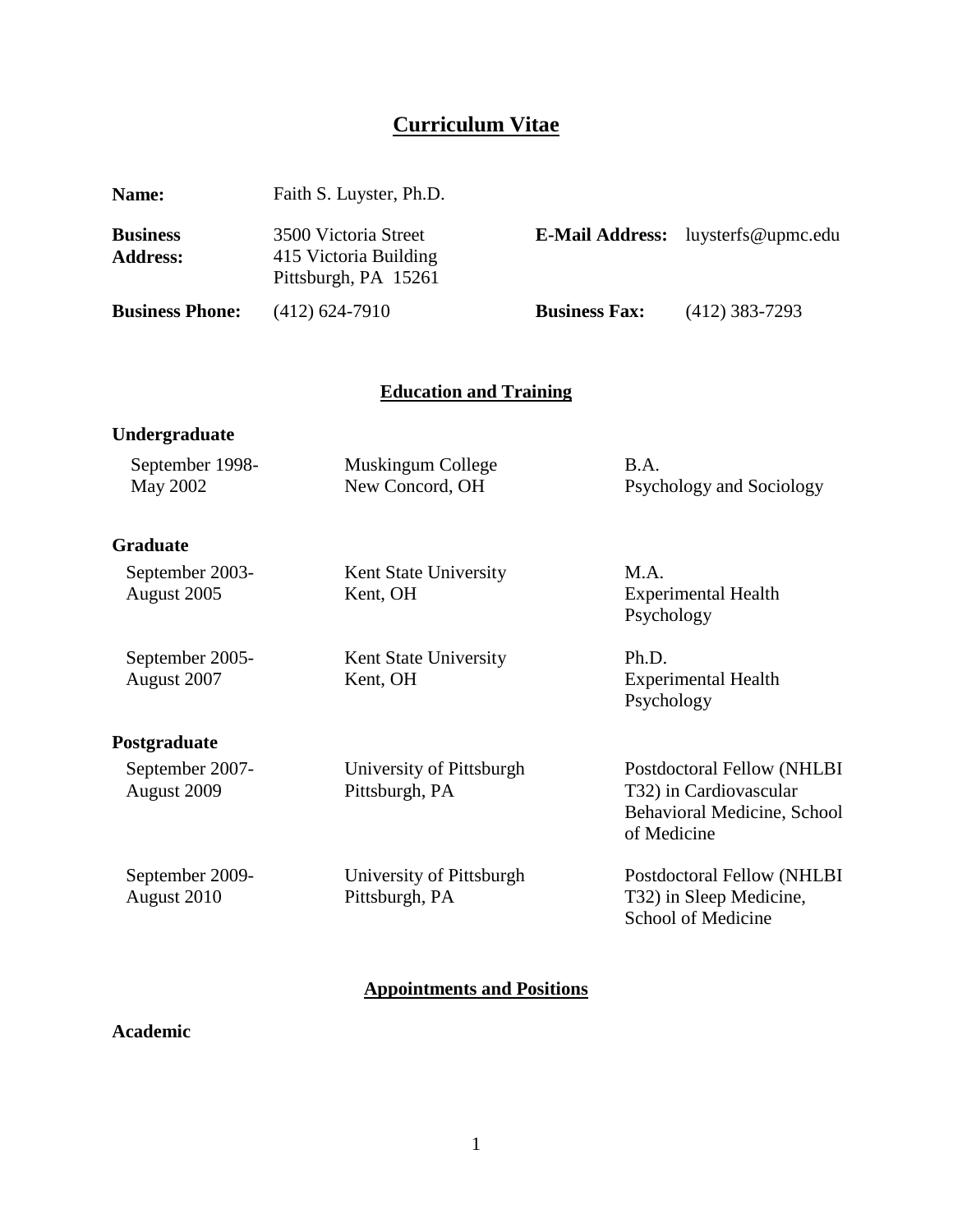| July 2016-present        | University of Pittsburgh<br>School of Nursing,<br>Department of Health and<br><b>Community Systems</b><br>Pittsburgh, PA | <b>Assistant Professor</b><br>Member of the Graduate<br>Faculty, University of<br>Pittsburgh, PA |
|--------------------------|--------------------------------------------------------------------------------------------------------------------------|--------------------------------------------------------------------------------------------------|
| September 2010-June 2016 | University of Pittsburgh<br><b>School of Nursing Department</b><br>of Health and Community<br>Systems Pittsburgh, PA     | <b>Research Assistant Professor</b>                                                              |

#### **Memberships in Professional and Scientific Societies**

| American Psychological Association, Division 38 |
|-------------------------------------------------|
| Society of Behavioral Medicine                  |
| <b>Sleep Research Society</b>                   |
| American Academy of Sleep Medicine              |
| Pennsylvania Sleep Society                      |
| American Thoracic Society                       |
|                                                 |

#### **Honors**

| 2001 | National Science Foundation Research Experience for Undergraduates, Kent State |
|------|--------------------------------------------------------------------------------|
|      | University                                                                     |
| 2002 | William Trumpeter Award in Psychology, Muskingum College, "the graduate"       |
|      | judged most likely to contribute to the profession of Psychology"              |
| 2002 | M. Wesley Roper Scholarship in Sociology, Muskingum College                    |
| 2005 | Summer Research Fellowship, Summa Health Systems, Akron, Ohio                  |
| 2006 | University Research Council Research/Scholarly Support, Kent State University  |
| 2012 | National Institutes of Health Summer Institute on Behavioral Randomized        |
|      | <b>Clinical Trials</b>                                                         |
| 2015 | National Institutes of Health Early Career Reviewer Program                    |

#### **Publications**

## **Refereed Articles** \* = Data Based

- 1. \***Luyster, F.**, Hughes, J.W., Waechter, D., & Joesphson, R. (2006). Resource loss predicts depression and anxiety among patients treated with an implantable cardioverter defibrillator. *Psychosomatic Medicine, 68*(5), 794-800.
- 2. \*Hughes, J.W., Casey, E., **Luyster, F.**, Doe, V.H., Waechter, D., Rosneck, J., & Joesphson, R. (2006). Depression symptoms predict heart rate recovery after treadmill stress testing. *American Heart Journal, 151*(5), 1122.e1-1122.e6.
- 3. \*Gunstad. J., Cohen, R.A., Paul, R.H., **Luyster, F.**, & Gordon, E. (2006). Age effects in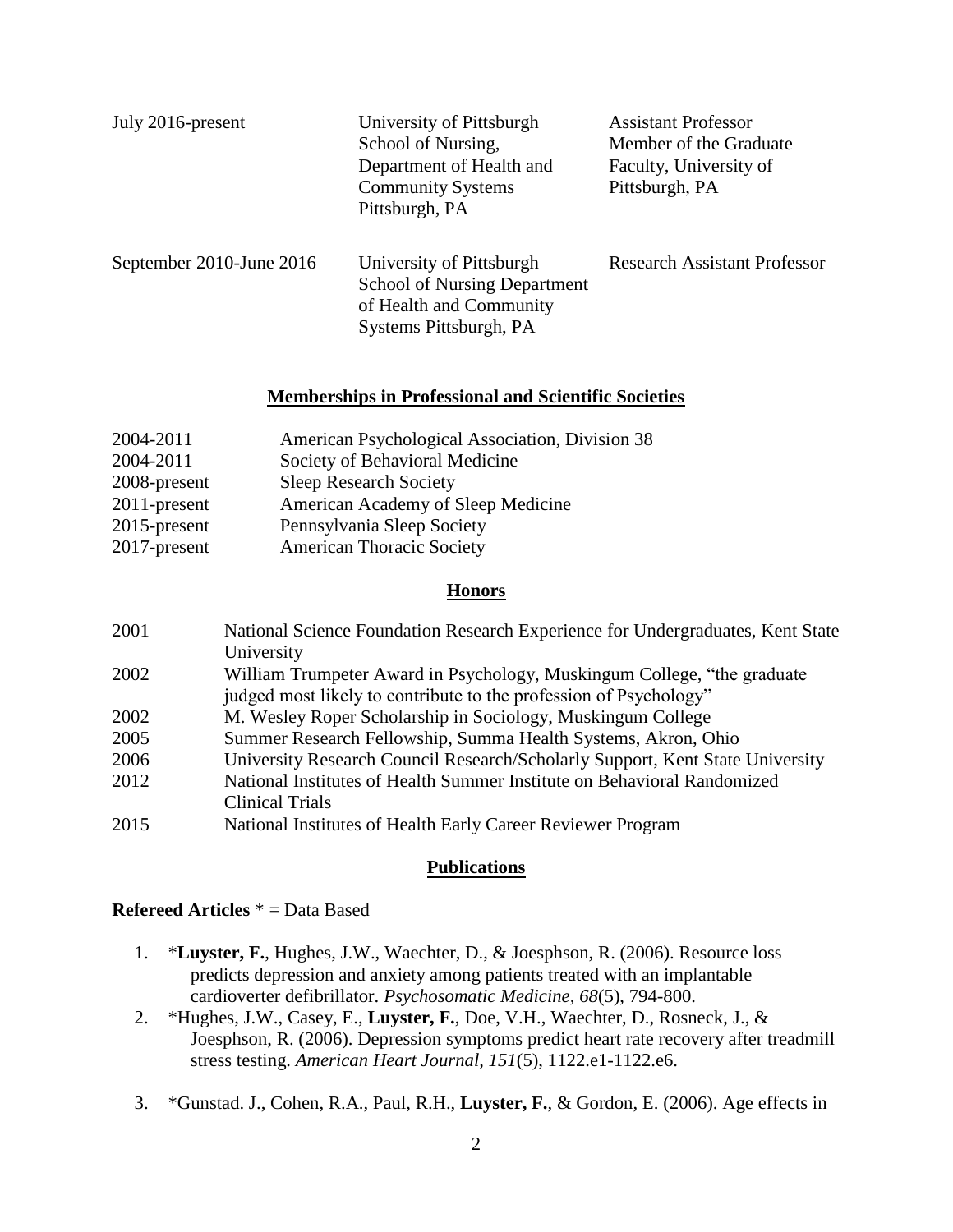time estimation: relationship to frontal brain morphometry. *Journal of Integrative Neuroscience, 5*(1), 75-87.

- 4. \*Updegraff, J., Sherman, D., **Luyster, F.**, & Mann, T. (2007). The effects of message quality and congruency on perceptions of tailored health communications. *Journal of Experimental Social Psychology, 43*(2)*,* 249-257.
- 5. \*Gunstad, J., **Luyster, F.**, Hughes, J.,Waechter, D., Rosneck, J., & Joesphson, R. (2007). The effects of obesity on functional work capacity and quality of life in phase II cardiac rehabilitation. *Preventive Cardiology, 10*(2), 64-67.
- 6. \*Gunstad, J., Spitznagel, M.B., **Luyster, F.**, Cohen, R.A., & Paul, R.H. (2007). Handedness and cognition across the healthy lifespan. *The International Journal of Neuroscience, 117*(4), 477-485.
- 7. \*Gunstad, J., Spitznagel, M.B., Paul, R.H., Cohen, R.A., Kohn, M., **Luyster, F.S.**, . . . Gordon, E. (2008). Body mass index and neuropsychological function in healthy children and adolescents. *Appetite, 50*(2-3), 246-251.
- 8. **\*Luyster, F.S.**, Hughes, J.W., & Gunstad, J. (2009). Depression and anxiety symptoms are associated with reduced dietary adherence in heart failure patients treated with an implantable cardioverter defibrillator. *Journal of Cardiovascular Nursing, 24*(1), 10- 17.
- 9. **Luyster, F.S.**, Buysse, D.J., & Strollo, P.J. (2010). Comorbid insomnia and obstructive sleep apnea: Challenges for clinical research and practice. *Journal of Clinical Sleep Medicine, 6*(2), 196-204.
- 10. \*Kakos, L., Szabo, A., Gunstad, J., Stanek, K., Waechter, D., Hughes, J., **Luyster, F.,** . . . Rosneck, J. (2010). Reduced executive functioning is associated with poorer outcome in cardiac rehabilitation. *Preventive Cardiology, 13*(3)*,* 100-103.
- 11. \*Stanek, K.M., Gunstad, J., Spitznagel, M.B., Waechter, D., Hughes. J.W., **Luyster, F.**, . . . Rosneck, J. (2011). Improvements in cognitive function following cardiac rehabilitation for older adults with cardiovascular disease. *The International Journal of Neuroscience, 121*(2), 86-93.
- 12. **\*Luyster, F.S.**, Chasens, E.R., Wasko, M.C.M., & Dunbar-Jacob, J. (2011). Sleep quality and functional disability in patients with rheumatoid arthritis. *Journal of Clinical Sleep Medicine, 7*(1), 49-55*.*
- 13. **\*Luyster, F.S.,** & Dunbar-Jacob, J. (2011). Sleep quality and quality of life in type 2 diabetes. *The Diabetes Educator, 37*(3), 347-355.
- 14. **\*Luyster, F.S.**, Teodorescu, M., Bleecker, E., Busse, W., Calhoun, W., Castro, M., . . .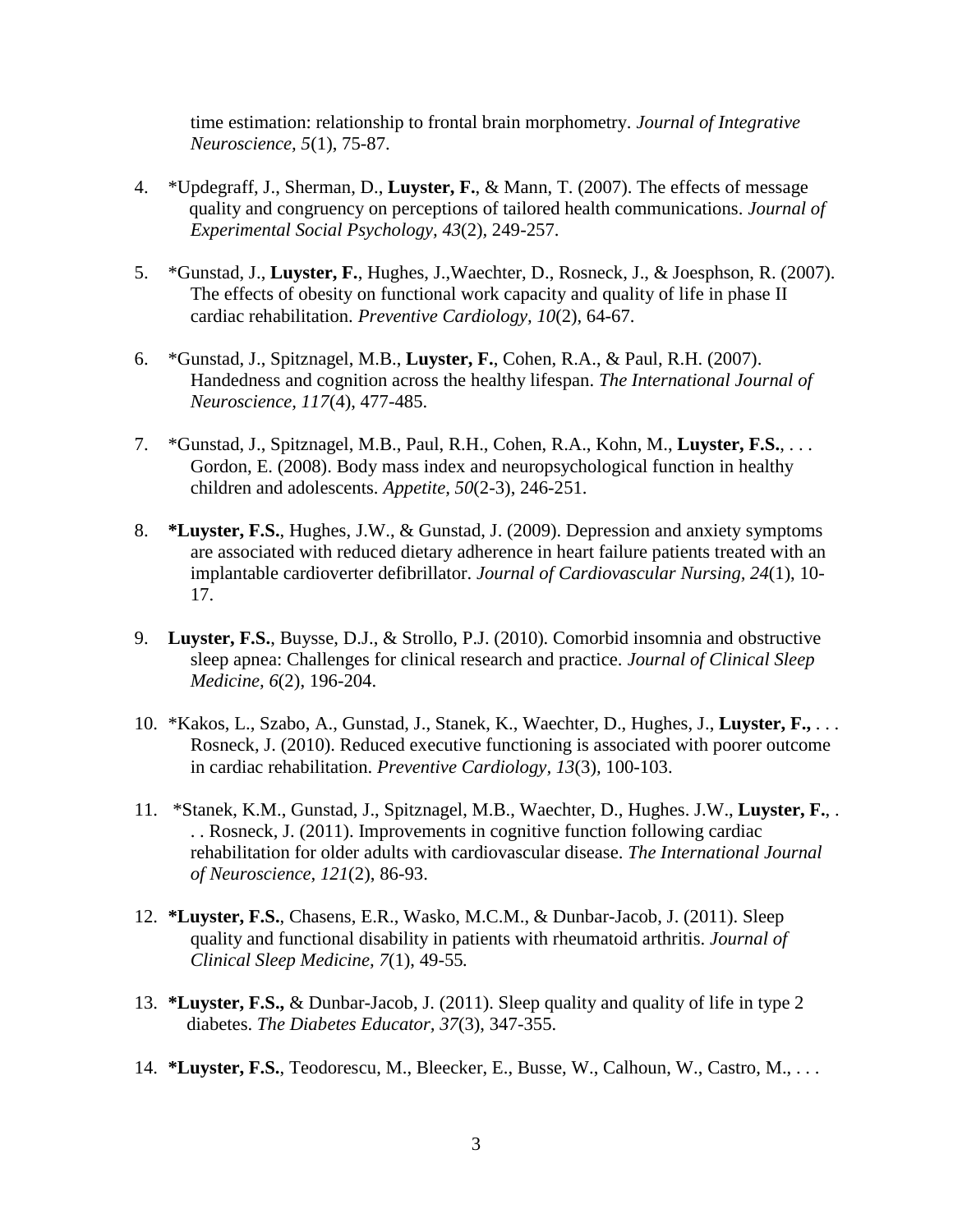Wenzel SE. (2012). Sleep quality and asthma control and quality of life in non-severe and severe asthma. S*leep & Breath, 16*(4), 1129-1137.

- 15. **\*Luyster, F.S.**, Kip, K.E., Drumheller, O.J., Rice, T.B., Edmundowicz, D., Matthews, K., . . . Strollo, P.J. (2012). Sleep apnea is related to the atherogenic phenotype, lipoprotein subclass B. *Journal of Clinical Sleep Medicine, 8*(2), 155-161.
- 16. **\*Luyster, F.S.**, Strollo, P.J., Zee, P.C., & Walsh, J.K. (2012). Sleep: A health imperative. *Sleep, 35*(6), 727-734.
- 17. **\***Dunbar-Jacob, J., Sereika, S.M., Houze, M., **Luyster, F.S.**, & Callan, J.A. (2012). Accuracy of measures of medication adherence in a cholesterol lowering regimen. *Western Journal of Nursing Research, 34*(5), 578-597.
- 18. **\*Luyster, F.S.**, Kip, K.E., Buysse, D.J., Aiyer, A.N., Reis, S.E., & Strollo, P.J. (2014). Traditional and nontraditional cardiovascular risk factors in comorbid insomnia and sleep apnea. *Sleep, 37*(3), 593-600.
- 19. \***Luyster, F.S.**, Kip, K.E., Aiyer, A.N., Reis, S.E., & Strollo, P.J. (2014). Relation of obstructive sleep apnea to coronary artery calcium in non-obese versus obese men and women aged 45-75 years. *The American Journal of Cardiology, 114*(11), 1690-1694.
- 20. **\***Firat, H., Ozdemir, C., Bilgin, E., **Luyster, F.S.**, Yuceege, M., Kizilgun, M.,. . . Ardic, S. (2015) Is hepcidin a good marker of inflammation in obstructive sleep apnea syndrome (OSAS) patients? *Journal of Turkish Sleep Medicine, 2*(2), 33-37.
- 21. **Luyster, F.S.**, Choi, J., Yeh, C-H., Imes, C.C., Johannson, A., & Chasens, E.R. (2015) Screening and evaluation tools for sleep disorders in older adults. *Applied Nursing Research, 28*(4), 334-340.
- 22. \***Luyster, F.S.,** Dunbar-Jacob, J., Aloia, M.S., Martire, L.M., Buysse, D.J., & Strollo, P.J. (2016). Patient and partner experiences with obstructive sleep apnea and CPAP treatment: a qualitative analysis. *Behavioral Sleep Medicine, 14*(1), 67-84.
- 23. Chasens, E.R., & **Luyster, F.S.** (2016). Effect of sleep disturbances on quality of life, self-care behaviors, and patient-reported outcomes in adults with type 2 diabetes. *Diabetes Spectrum, 29*(1), 20-23.
- 24. \***Luyster, F.S.**, Strollo, P.J., Holguin, F., Castro, M., Dunican, E.M., Fahy, J.,. . .Wenzel, S.E. (2016). Association between insomnia and asthma burden in the Severe Asthma Research Program (SARP) III. *Chest, 150*(6), 1242-1250.
- 25. **\*Luyster, F.S.**, Dunn, R.E., Lauderdale, D.S., Carnethon, M.R., Tucker, A.W., Vogel, R.A., . . . Strollo, P.J. (2017). Sleep apnea risk and subclinical atherosclerosis in early-middle-aged retired national football league players. *Nature and Science of Sleep, 9*, 31-38*.*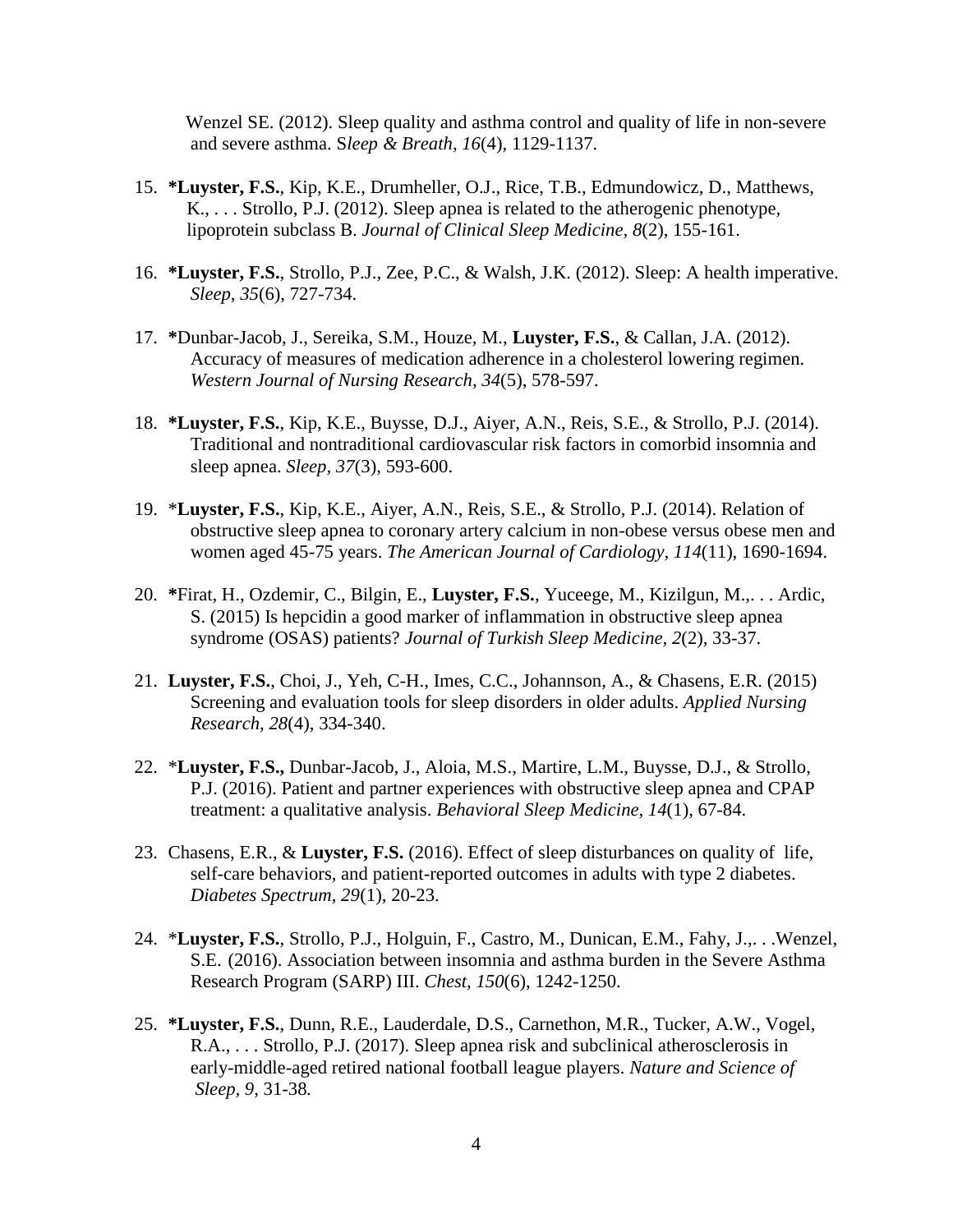- 26. **Luyster, F.S.** (2017). Impact of obstructive sleep apnea and its treatments on partners: a literature review. *Journal of Clinical Sleep Medicine, 13*(3), 467-477.
- 27. **\*Luyster, F.S.,** Strollo, P.J, Thunstrom, E., Peker, Y. (2017). Long-term use of continuous positive airway pressure therapy in coronary artery disease patients with nonsleepy obstructive sleep apnea. *Clinical Cardiology, 40*(12), 1297-1302*.*
- 28. \***Luyster, F.S.,** Aloia, M.S., Buysse, D.J., Dunbar-Jacob, J., Martire, L.M., Sereika, S.M., & Strollo, P.J. (2018). A couple-oriented intervention for positive airway pressure therapy adherence: A pilot study of obstructive sleep apnea patients and their partners. *Behavioral Sleep Medicine,* Advanced online publication, 1-12. https://doi.org/10.1080/15402002.2018.1425871
- 29. \*Imes, C.C., Baniak, L.M., Choi, J., **Luyster, F.S.,** Morris, J.L., Ren, D., & Chasens, E.R. (in press). Correlates of endothelial function in older adults with untreated obstructive sleep apnea and cardiovascular disease. *Journal of Cardiovascular Nursing*, Advanced online publication. https://doi.org/10.1097/JCN.0000000000000536
- 30. \***Luyster, F.S.**, Ritterband, L.M., Sereika, S.M., Buysse, D.J., Wenzel, S.E., & Strollo, P.J. (in press). Internet-based cognitive-behavioral therapy for insomnia in adults with asthma: a pilot study. *Behavioral Sleep Medicine*, Advanced online publication, 1-13. https://doi.org/10.1080/15402002.2018.1425871
- 31. \*Baniak, L.M., Chasens, E.R., **Luyster, F.S.**, Strollo, P.J., Thunstrom, E., & Peker, Y. (2018). Obstructive sleep apnea and self-reported functional impairment in revascularized patients with coronary artery disease in the RICCADSA trial. *Sleep & Breathing*, Advanced online publication, 1-9. https://doi.org/10.1007/s113525-018- 1733-4
- 32. Shi, X., Buysse, D.J., Ritterband, L.M., Sereika, S.M., Strollo, P.J., Wenzel, S.E., & **Luyster, F.S.** Solving insomnia electronically: Sleep treatment for asthma (SIESTA): A study protocol for a randomized controlled trial. Manuscript submitted for publication.

#### **Published Abstracts**

- 1. Hughes, J.W., Casey, E., **Luyster, F.S.**, Doe, V., Waechter, D., Rosneck, J., & Josephson, R. (2005). Exercise capacity explains the relationship between depression and heart rate recovery after treadmill stress testing [Abstract]. *Journal of Cardiopulmonary Rehabilitation Prevention, 25*(suppl), 307.
- 2. Hughes, J.W., Bartley, A., Casey, E., **Luyster, F.S.**, Rosneck, J., Waechter, D., & Josephson, R. (2006). Depression symptoms are not a major impediment to enrollment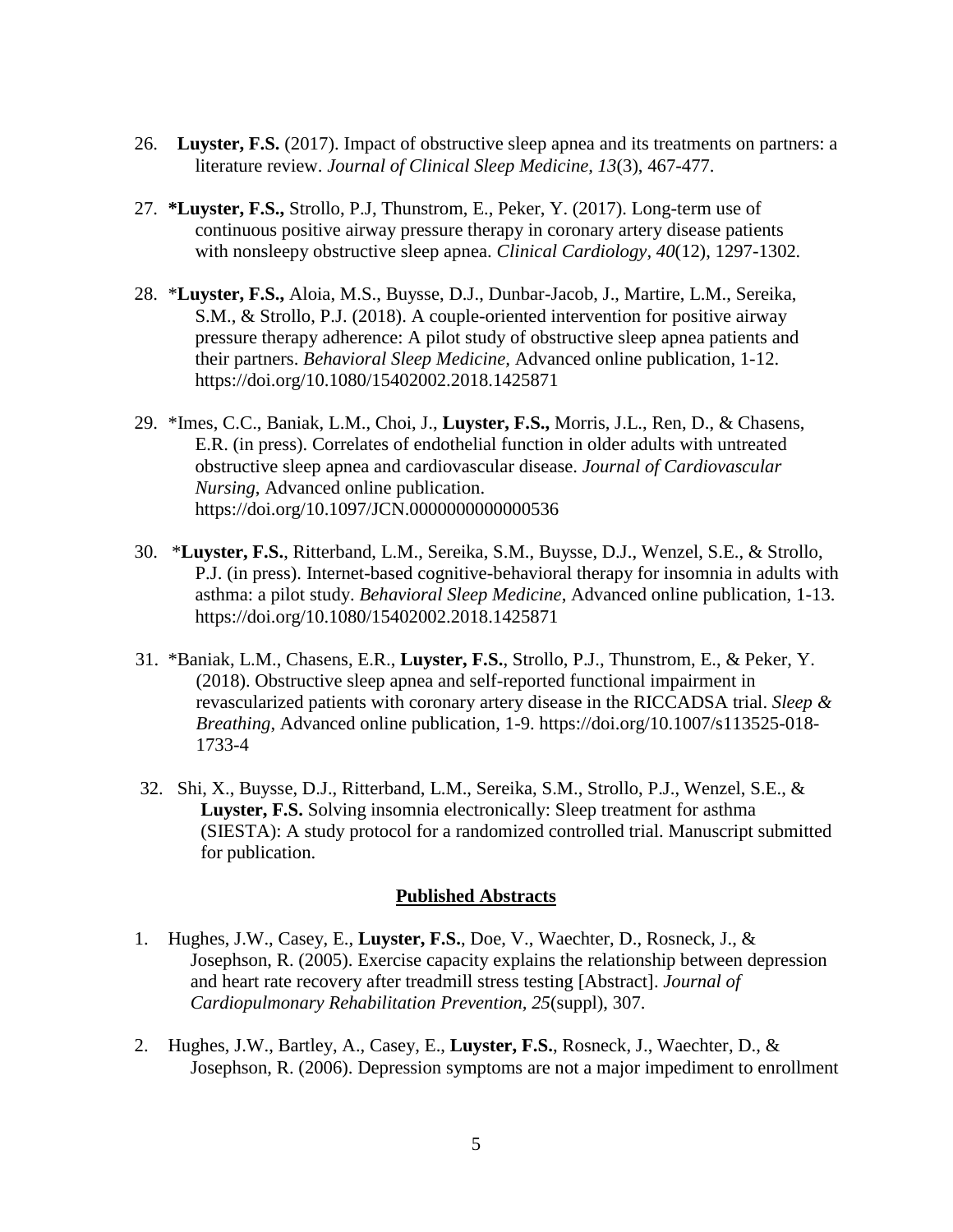in phase II cardiac rehabilitation [Abstract]. *Journal of Cardiopulmonary Rehabilitation Prevention, 26*(suppl), 255

- 3. Gunstad, J., **Luyster, F.S.**, Hughes, J.W., Waechter, D., Rosneck, J., & Josephson, R. (2006). The effects of obesity on functional work capacity and quality of life in phase II cardiac rehabilitation [Abstract]. *Journal of Cardiopulmonary Rehabilitation and Prevention, 26*(suppl), 264.
- 4. **Luyster, F.S.**, Hughes, J.W., Gunstad, J., & Josephson, R. (2008). The effect of depression and anxiety on adherence in heart failure patients treated with an ICD [Abstract]. *Annals of Behavioral Medicine, 35*(suppl), s42.
- 5. Reese, L.S., Gunstad, J., Stanek, K.M., Waechter, D., Hughes, J., **Luyster, F.S.**, . . ., Rosneck, J. (2008). Poorer executive function is associated with reduced benefit from cardiac rehabilitation [Abstract]. *Archives of Clinical Neuropsychology, 23*(suppl), 661.
- 6. Stanek, K.M., Gunstad, J., Reese, L.S., Rosneck, J., Waechter, D., Hughes, J., **Luyster, F.S.**, & Josephson, J. (2008). Multiple cardiovascular indices are related to attention and executive function in cardiac rehabilitation patients [Abstract]. *Archives of Clinical Neuropsychology, 23*(suppl), 687.
- 7. **Luyster, F.S.**, & Dunbar-Jacob, J. (2009). Sleep duration and body mass index in persons with type II diabetes [Abstract]. *Annals of Behavioral Medicine, 37*(suppl), s58.
- 8. **Luyster, F.S.**, & Dunbar-Jacob, J. (2009). Self-reported sleep difficulties predicts medication adherence in adults with type II diabetes [Abstract]. *Annals of Behavioral Medicine, 37*(suppl), s88.
- 9. **Luyster, F.S.**, Dunbar-Jacob, J., Chasens, E.R., & Sereika, S. (2009). Sleep quality in women with rheumatoid arthritis [Abstract]. *Sleep, 32*(suppl), A328.
- 10. **Luyster, F.S.**, Dunbar-Jacob, J., Chasens, E.R., & Sereika, S. (2010). Functional disability mediates the association between disease activity and sleep quality in rheumatoid arthritis [Abstract]. *Sleep, 33*(suppl), A296.
- 11. **Luyster, F.S.**, Strollo, P.J., & Wenzel, S. (2011). Sleep quality and asthma control in non-severe and severe asthma [Abstract]. *Sleep, 34*(suppl), A233.
- 12. **Luyster, F.**, Firat, H., Yuceege, M., Sever, O., Demir, A., Ardic, S., . . ., Strollo, P.J. (2012). Performance characteristics of two questionnaires in determining high pre-test probability for obstructive sleep apnea [Abstract]. *Sleep, 35*(suppl), A144.
- 13. **Luyster, F.S.,** Mulukutla, S., Aiyer, A., Kip, K.E., Reis, S.E., & Strollo, P.J. (2013). Cardiovascular risk among sleep disordered breathing, insomnia, and comorbid sleep disordered breathing and insomnia [Abstract]. *Sleep, 36*(suppl), A161.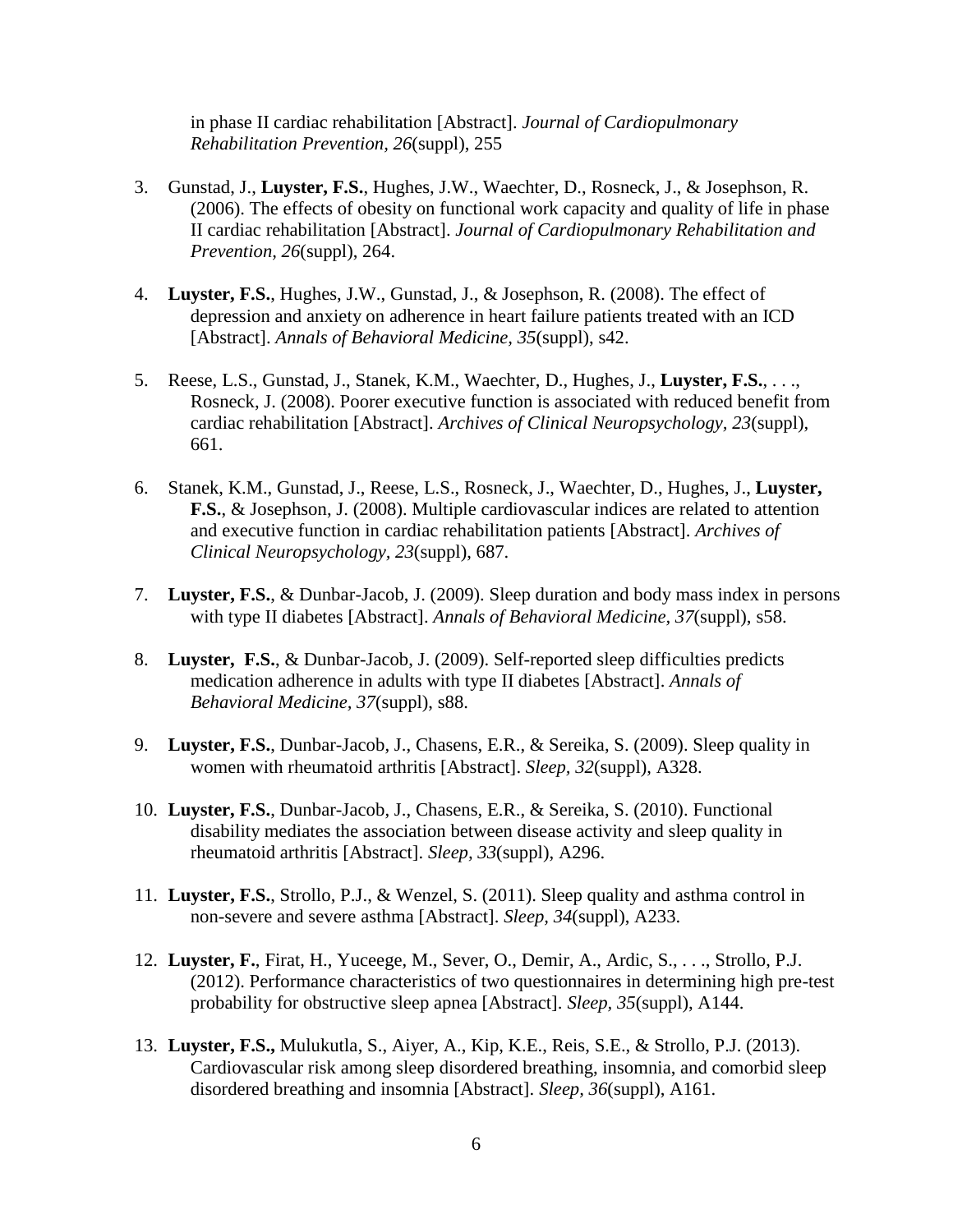- 14. **Luyster, F.S.,** Holms, K.E., & Aloia M.S. (2014). Both relationship status and relationship quality are prospectively associated with CPAP adherence [Abstract]. *Sleep, 37*(suppl), A123.
- 15. **Luyster, F.S.,** Dunn, R.E., Lauderdale, D., Tucker, A.M., Vogel, R.A., Lincoln, A.E., & Strollo, P.J. (2015). Sleep apnea risk and subclinical atherosclerosis in former national football league players [Abstract]. *Sleep, 38*(suppl), A203.
- 16. **Luyster, F.S.,** Samuelsson, L.B., Kupfer, D.J., Frank, E., Krafty, R.T., & Hall, M.H. (2015). Psychosocial and sleep characteristics in comorbid insomnia and sleep apnea [Abstract]. *Sleep, 38*(suppl), A155.
- 17. **Luyster, F.S.**, Strollo, P.J., Holguin, F., Bleecker, E., Castro, M., Fahy, J.V.,… Wenzel, S.E. (2016). Impact of comorbid insomnia on asthma control and asthma-related healthcare utilization [Abstract]. *American Journal of Respiratory and Critical Care Medicine, 193*(suppl), A6429.
- 18. **Luyster, F.S.**, Strollo, P.J., Thunstrom, E., & Peker, Y. (2017). Predictors of long-term adherence to auto-titrating positive airway pressure therapy in coronary artery disease patients with non-sleepy and sleepy obstructive sleep apnea [Abstract]. *American Journal of Respiratory and Critical Care Medicine, 195*(suppl), A6543.
- 19. **Luyster, F.S.**, Strollo, P.J., Soose, R., & Strohl, K.P. (2017) The impact of upper airway stimulation on the REM AHI [Abstract]. *Sleep, 40*(suppl), A210.
- 20. **Luyster, F.**, Strollo, P.J., Soose, R., & Strohl, K. (2017). Upper airway stimulation effectively treats REM obstructive sleep apnea [Abstract]. *Sleep Medicine, 40*(suppl 1), e202-e203

#### **Reviews, Invited Published Papers, Proceedings, Monographs**

1. **Luyster, F.S**. (2008). Invited commentary on McGann, E.F., Sexton, D., & Chyun, D.A.'s "Denial and compliance in adults with asthma". *Clinical Nursing Research, 17*(3), 171-173.

#### **Book Chapters and Books**

- 1. Dunbar-Jacob, J., Houze, M., Kramer, C., **Luyster, F.,** & McCall, M. (2010). Adherence to medical advice: Processes and measurement. In: Steptoe, A. (Ed.), *Handbook of Behavioral Medicine: Methods and Applications* (pp.83-95). New York, NY: Springer.
- 2. **Luyster, F.S.** Dunbar-Jacob, Jacqueline. In: Gellman, M., & Turner, J.R. (Eds.), *Encyclopedia of Behavioral Medicine* (pp. 633-634)*.* New York, NY: Springer.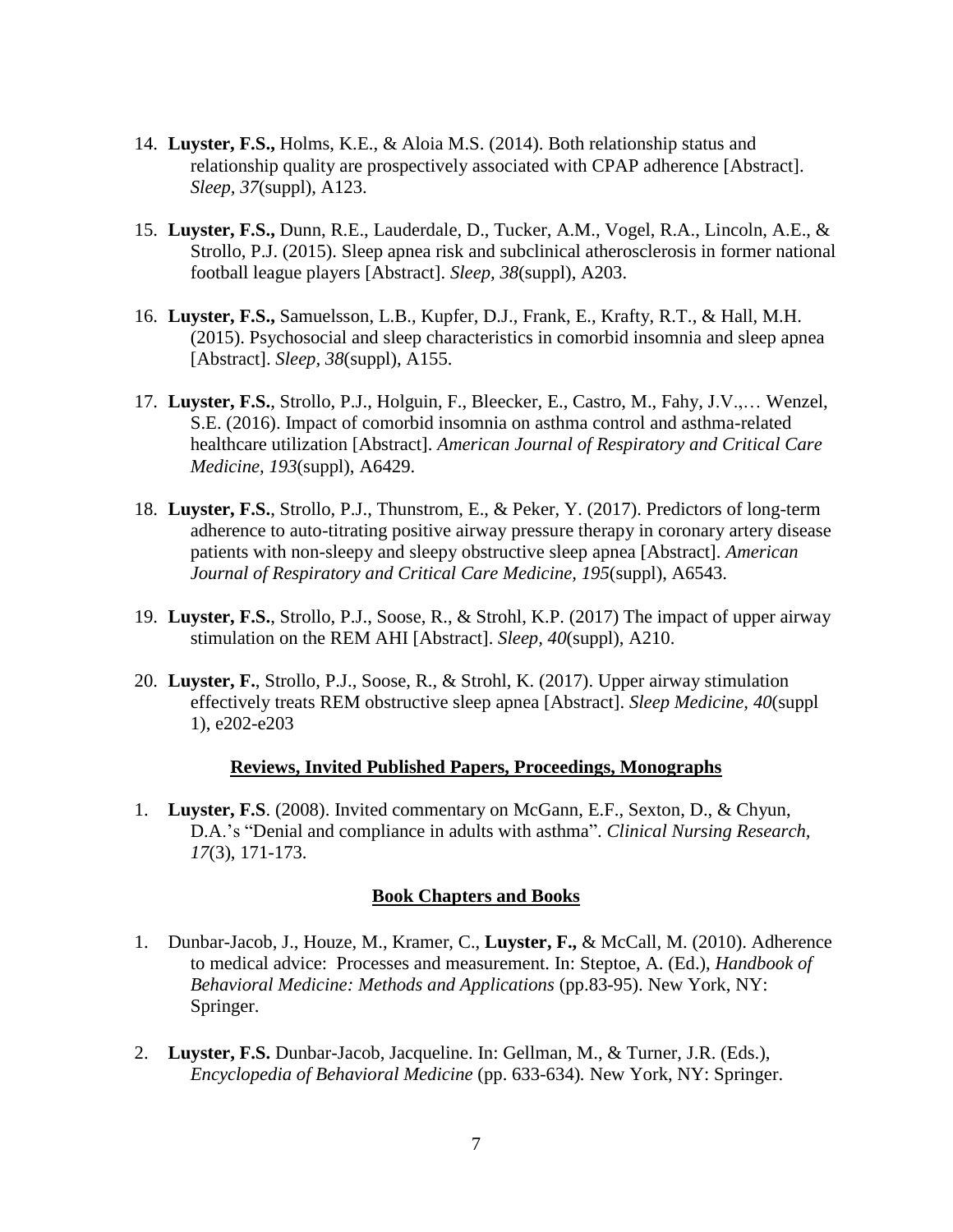- 3. **Luyster, F.S.** (2013). Sleep apnea. In: Gellman, M., & Turner, J.R. (Eds.), *Encyclopedia of Behavioral Medicine* (pp. 1802-1803)*.* New York, NY: Springer.
- 4. **Luyster, F.S.** (2013). Sleep and health. In: Gellman, M., & Turner, J.R. (Eds.), *Encyclopedia of Behavioral Medicine* (pp. 1799-1802)*.* New York, NY: Springer.
- 5. **Luyster, F.S.** (2016). Sleep disturbance in rheumatic disease. In: Nicassio, P.M (Ed.), *Psychosocial Factors in Arthritis* (pp.151-164). Switzerland: Springer International Publishing.

## **Other Publications**

1. **Luyster, F.** (2007). The impact of psychological distress and cognitive impairment on adherence to treatment recommendations in heart failure patients treated with an implantable defibrillator. Doctoral dissertation, Kent State University, Kent, OH.

# **RESEARCH**

#### **Principal Investigator**

University of Pittsburgh School of Nursing Center for Research in Chronic Disease Pilot Study Program

The Role of Daytime Sleepiness in Medication Adherence in Patients with Heart Funding period: 2008-2009. Award: \$35,940

## NHLBI K23HL105887

Enhancing Motivation for CPAP Adherence in Obstructive Sleep Apnea (PI: Luyster). Source: NHLBI. Direct costs: \$587,359. Effort: 100%. Funding period: 7/20/2011-2/28/2017.

#### NHLBI R03HL135213

Feasibility and Acceptability of an Internet-Based Cognitive-Behavioral Treatment for Insomnia in Adults (PI: Luyster). Direct costs: \$100,000. Effort: 40%. Funding period: 9/17/2016- 6/30/2018.

# NHLBI R01HL131587-01A1

Improving Asthma Control Using Internet-Based Cognitive-Behavioral Treatment for Insomnia (PI: Luyster). Direct costs: \$1,957,302. Effort: 40%. Funding period: 8/20/2017-7/31/2021.

## **Co-Investigator**

VA Healthcare Network – VISN 4 Competitive Career Development Fund The impact and prevalence of co-morbid insomnia in Veterans health administration service users with chronic obstructive pulmonary disease nationally (PI: Jessica Bon Field) Funding period: 10/1/2018-9/30/2020. Effort: 5%. Award: \$52,217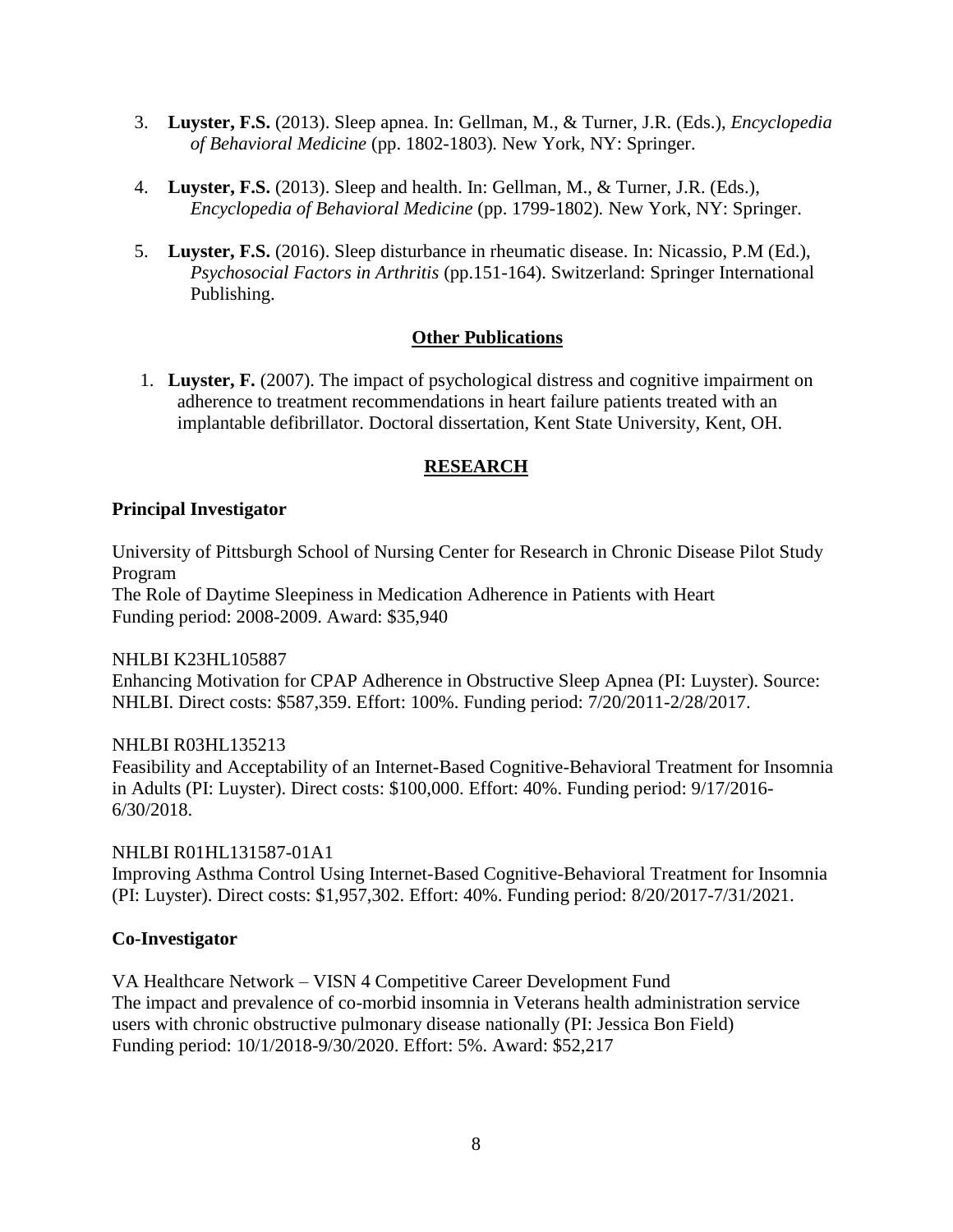#### **Other Scholarly Activities**

#### **Grant Reviewer**

| 2011 | Ruth Perkins Kuehn Award, University of Pittsburgh School of Nursing                                                           |
|------|--------------------------------------------------------------------------------------------------------------------------------|
| 2012 | Ireland Health Research Board                                                                                                  |
| 2012 | Postdoctoral Fellowship Program, Centre for Integrated Research and<br>Understanding of Sleep, University of Sydney, Australia |
| 2013 | VA Rehabilitation and Development SPiRE Program                                                                                |
| 2016 | <b>Icelandic Research Fund</b>                                                                                                 |
| 2018 | Dutch Association of Health Foundations                                                                                        |
| 2018 | Competitive Medical Research Fund, University of Pittsburgh                                                                    |
| 2018 | Ad hoc Grant Reviewer, Behavioral Medicine Outcomes and Interventions<br>(BMIO) Study Section, National Institutes of Health   |

#### **Manuscript Reviewer**

| 2010-present | Journal of Clinical Sleep Medicine      |
|--------------|-----------------------------------------|
| 2011-present | <b>Behavioral Sleep Medicine</b>        |
| 2012-present | Journal of Psychosomatic Research       |
| 2012-present | Journal of Sleep Research               |
| 2013-present | Annals of the American Thoracic Society |
| 2013-present | Diabetes Care                           |
| 2013-present | <b>SLEEP</b>                            |
| 2015-present | <b>Health Psychology</b>                |
| 2017-present | Journal of Adolescent Health            |
|              |                                         |

#### **UNPUBLISHED PRESENTATIONS**

#### **International**

1. **Luyster, F.S.**, Kip, K.E., Aiyer, A.N., Reis, S.E., & Strollo, PJ. (2013, October). *Association of sleep apnea and coronary artery calcification in non-obese and obese middle-aged men and women*. Paper presentation at the 13<sup>th</sup> International Symposium on Sleep & Breathing, Montreal, Quebec, Canada.

#### **National**

1. **Luyster, F.S.**, & Meyer, D. (2003, May). *Sexual self-schema and definitions of sexual*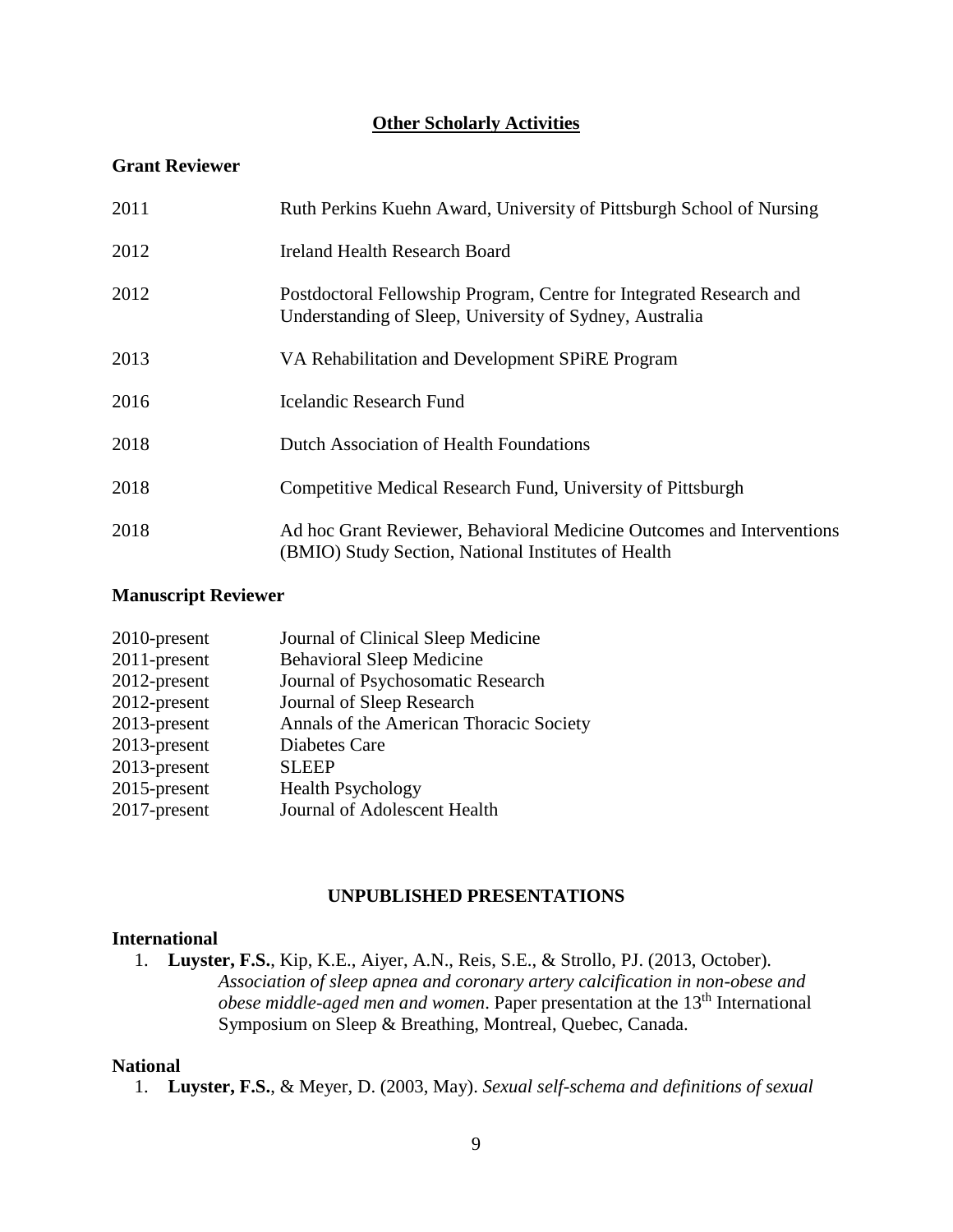*partners among female college students.* Poster presented at the Midwestern Psychological Association annual meeting, Chicago, IL.

- 2. **Luyster, F.S.**, Bogart, L., Delahanty, D., & Figler, J. (2004, March). *The impact of traumatic events on sexual behavior and treatment adherence among people living*  with HIV/AIDS. Poster presented at the 25<sup>th</sup> Society of Behavioral Medicine annual meeting, Baltimore, MD.
- 3. **Luyster, F.S.**, Bogart, J., Delahanty, D., & Figler, J. (2005, August). *Traumatic experiences influence sexual risk and adherence among HIV+ adults.* Poster presented at the 113<sup>th</sup> American Psychological Association annual meeting, Washington, D.C.
- 4. Gunstad, J., Spitznagel, M., Stanek, K., **Luyster, F.**, Rosneck, J., Waechter, D., & Josephson, R. (2008, August). *Hydration and cognitive function in older adults*  with cardiovascular disease. Poster presented at the 114<sup>th</sup> American Psychological Association annual meeting, Boston, MA.
- 5. Klinges, R., Dunbar-Jacob, J., & **Luyster, F.S.** (2014, April) *The association between sleep and medication adherence in patients with heart failure.* Poster presented at the National Conference on Undergraduate Research, University of Kentucky, Lexington, KY.
- 6. **Luyster, F.S.** (2016, June) *Patient reported outcomes among new PAP users and their partners.* Oral presentation given as part of the Rapid Fire Symposium (Patient Reported Outcomes: Benchmarks for High Quality Patient Care in Sleep Disorders) at the annual meeting of the Associated Professional Sleep Societies, LLC, Denver, CO.
- 7. **Luyster, F.S.** (2017, November). *Sleep basics and assessments of sleep.* Oral presentation given as part of the Sleep and Chronobiology in the Nursing Curriculum symposium at the annual conference of the Professional Nurse Educators Group, Pittsburgh, PA.

#### **Regional**

1. **Luyster, F.S.** (2017, May). *Effect of obstructive sleep apnea and its treatments on*  *partners.* Invited presentation at the annual Pennsylvania Sleep Society annual meeting, Harrisburg, PA.

#### **Local**

1. **Luyster, F.S**. (2005, June). *Predictors of depression and anxiety in implantable Cardioverter defibrillator patients.* Paper presented at the 9<sup>th</sup> annual NEOUCOM Department of Psychiatry Research and Scholarly Activities Day, Akron, OH.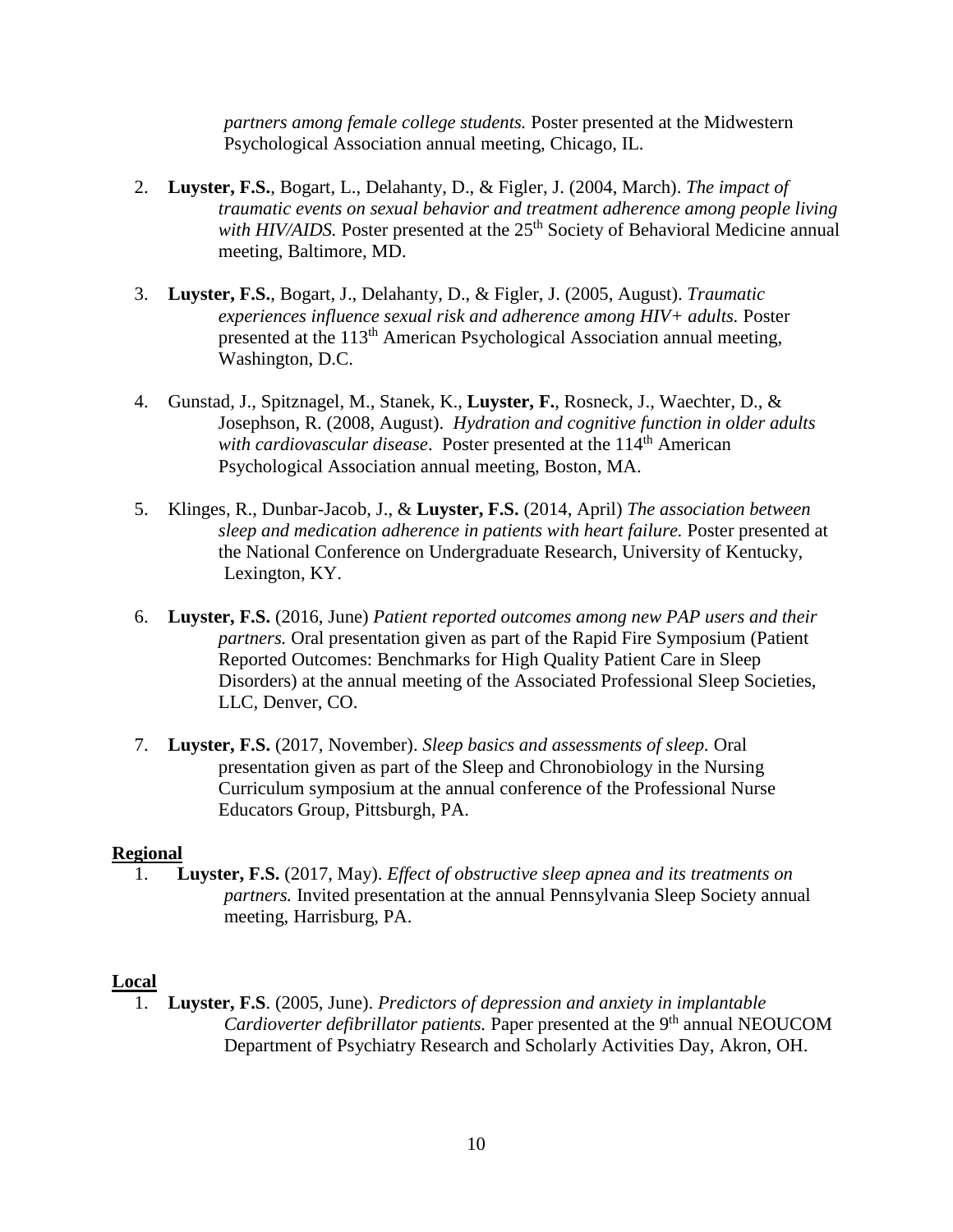- 2. **Luyster, F.S**. (2011, January). *Sleep quality and asthma control in non-severe and severe asthma*. Presentation delivered at the University of Pittsburgh Multidisciplinary Sleep Conference.
- 3. **Luyster, F.S**. (2014, January). *Improving CPAP adherence in obstructive sleep apnea: A couple-oriented approach*. Presentation delivered at the University of Pittsburgh Multidisciplinary Sleep Conference.
- 4. **Luyster, F.S.,** Samuelsson, L.B., Kupfer, D.J., Frank, E., Krafty, R., & Hall, M.H. (2015, November). *Psychosocial and sleep characteristics in comorbid insomnia and sleep apnea*. Poster presented at the University of Pittsburgh Sleep Medicine Institute Research Day.
- 5. **Luyster, F.S.** (2015, December). *Improving asthma control using internet-based cognitive-behavioral treatment for insomnia*. Presentation delivered at the University of Pittsburgh Multidisciplinary Sleep Conference.
- 6. Imes, C.C., Baniak, L.M., Choi, J., **Luyster, F.S.,** Morris, J.L., Park, M., & Chasens, E.R. (2016, November). *Body mass index is the best adiposity correlate of endothelial function in adults with untreated obstructive sleep apnea*. Poster presented at the University of Pittsburgh Sleep Medicine Institute Research Day.
- 7. **Luyster, F.S.**, Strollo, P.J., Holguin, F., Bleecker, E., Castro, M., Fahy, J.V.,… Wenzel, S.E. (2016, November). *Impact of comorbid insomnia on asthma control and asthma-related healthcare utilization.* Poster presented at the University of Pittsburgh Sleep Medicine Institute Research Day.
- 8. Pinto, G., & **Luyster, F.S.** (2017, March). *The association between quality of sleep, medication adherence, and health-related quality of life in patients with heart failure.* Poster presented at the University of Pittsburgh School of Nursing, Sigma Theta Tau Eta Chapter Scholars Night.
- 9. Baniak, L.M., **Luyster, F.S.,** Chasens, E.R., Strollo, P.J., & Peker, Y. (2017, November). *Effect of CPAP compliance on functional outcomes in coronary artery disease patients with obstructive sleep apnea*. Poster presented at the University of Pittsburgh Sleep and Circadian Science Center Research Day.
- 10. **Luyster, F.S.** (2018, March). *Treating comorbid insomnia: An approach to improving chronic disease outcomes.* Presentation at University of Pittsburgh Center for Sleep and Circadian Science: Sleep Grand Rounds.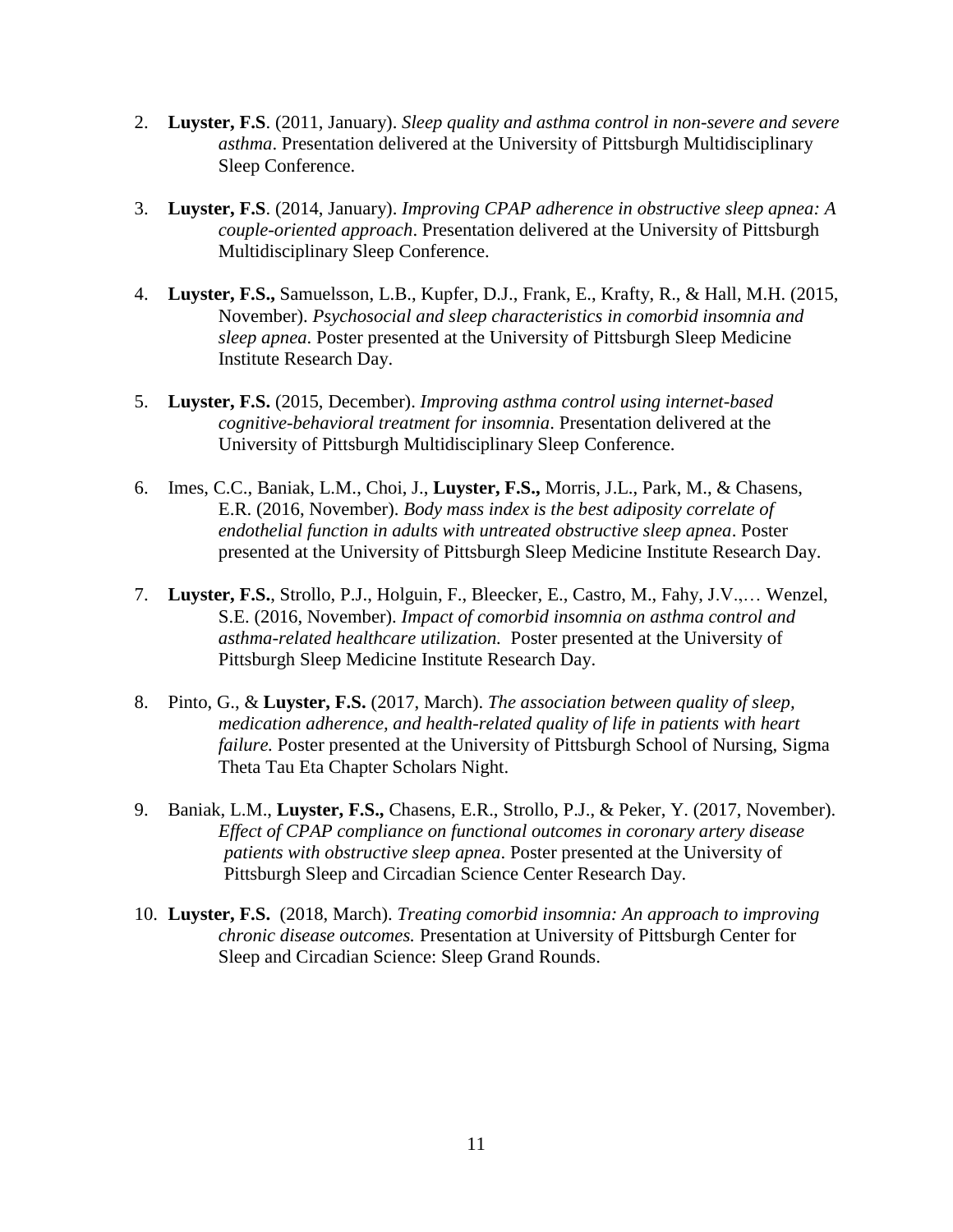# **Teaching**

# **Primary Teacher**

|                 |                                  | No. of          |                             | Didactic or     |
|-----------------|----------------------------------|-----------------|-----------------------------|-----------------|
| Term / Years    | <b>Course Number &amp; Title</b> | <b>Students</b> | Level                       | <b>Clinical</b> |
| Spring $2011$ - | NUR 2000 Research for            | 30, 41, 30,     | Accelerated 2 <sup>nd</sup> | Didactic        |
| 2014, 2018;     | Evidence Based Practice 1        | 38, 26, 37, 18  | degree BSN                  |                 |
| Fall 2017;      |                                  |                 |                             |                 |
| Summer 2018     |                                  |                 |                             |                 |
|                 |                                  |                 |                             |                 |
| Spring 2016     | NUR 2000/2400 Research for       | 35, 1           | MSN, DNP                    | <b>Didactic</b> |
|                 | Evidence Based Practice 1        |                 |                             |                 |
|                 |                                  |                 |                             |                 |
| Summer 2017     | <b>NURCNS 2354/2354D</b>         | 1.1             | <b>DNP</b>                  | Didactic        |
|                 | Individual Psychotherapy         |                 |                             |                 |
|                 | Theory                           |                 |                             |                 |

# **Lecturer / Guest Lecturer**

| Term/<br><b>Years</b> | <b>Course Number &amp; Title</b>                                                                                                | No. of<br><b>Students</b> | <b>Level</b>               | <b>Topic of Lecture</b>                                                                                 |
|-----------------------|---------------------------------------------------------------------------------------------------------------------------------|---------------------------|----------------------------|---------------------------------------------------------------------------------------------------------|
| Fall<br>2011          | Geriatric Medicine/ IP Macy<br><b>Interprofessional Education</b><br>Course - University of<br>Pittsburgh School of<br>Medicine | 15                        | Medical<br><b>Students</b> | My Patient Can't Sleep                                                                                  |
| Fall<br>2011          | PSY 1057 Topics in<br>Biological, Clinical, and<br><b>Health Psychology</b>                                                     | 25                        | Undergraduate              | Impact of Sleep on Health<br><b>Outcomes and Treatment</b><br>Management in Chronic<br><b>Disorders</b> |
| Spring<br>2012        | NUR 0086 Introduction to<br><b>Basic Statistics for Evidence</b><br><b>Based Practice</b>                                       | 30                        | <b>BSN</b>                 | Impact of Sleep on Health<br><b>Outcomes and Treatment</b><br>Management in Chronic<br><b>Disorders</b> |
| Fall<br>2012          | NUR 2000 Research for<br>Evidence Based Practice 1                                                                              | 20                        | MSN, DNP                   | Measurement and<br>Instrumentation                                                                      |
| Summer<br>2015        | NUR 2000 Research for<br>Evidence Based Practice 1                                                                              | 24                        | MSN, DNP                   | Planning a Nursing Study<br>and Sample Selection                                                        |
| Fall<br>2017          | <b>NURCNS 3291</b><br>Responsibilities and<br><b>Activities of Scientists 1</b>                                                 | 10                        | PhD                        | <b>Career Development</b><br>Awards (K Awards)                                                          |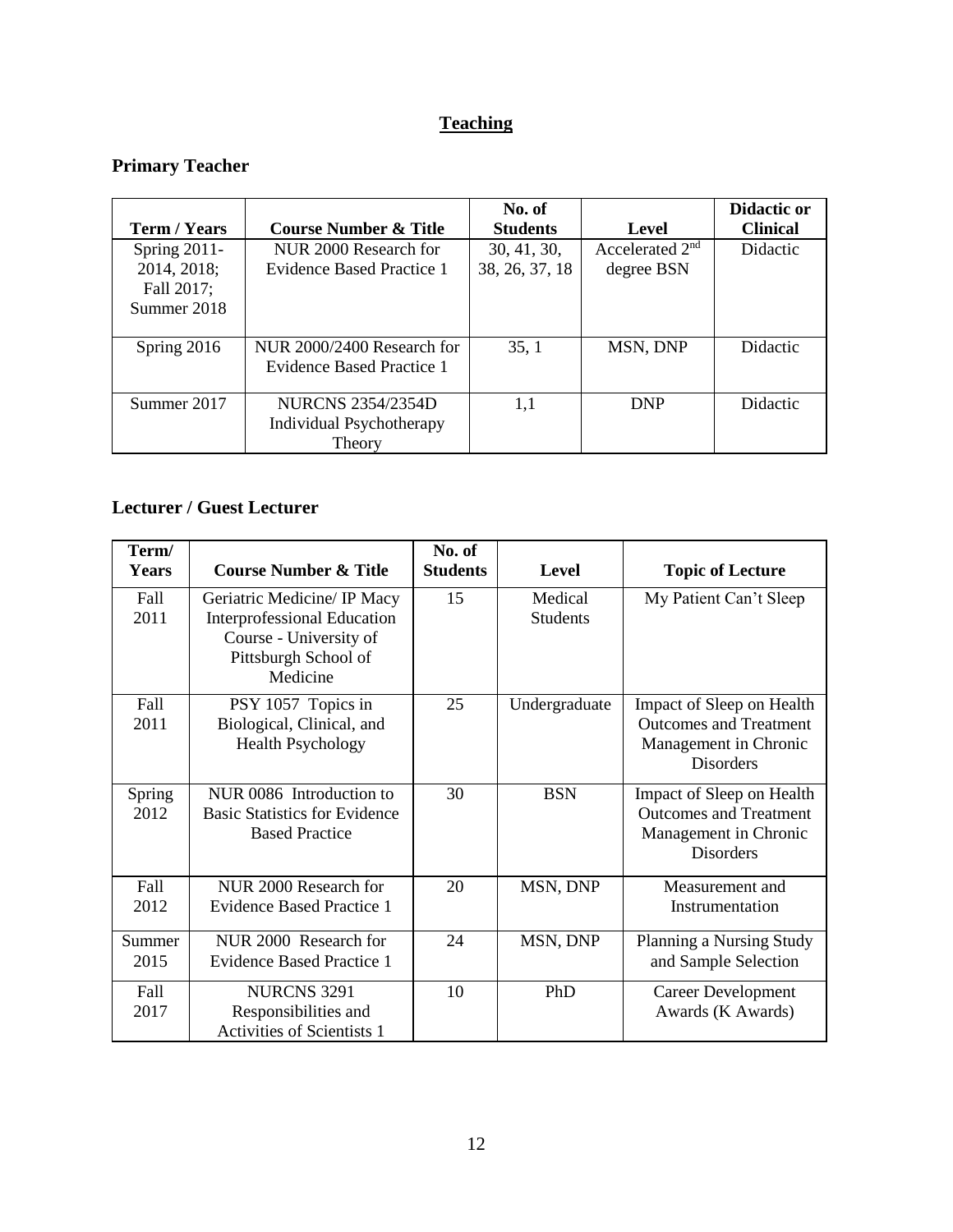## **MENTORING ACTIVITIES**

# **PhD Dissertations**

Committee Member – Jonna Morris, MSN, RN, University of Pittsburgh School of Nursing, Dissertation title: Sex Differences in the Perceptions and Symptom Presentations of Impaired Sleep

# **Undergraduate Research Mentoring Program**

| 2011-2015 | <b>Rachel Klinges</b>   |
|-----------|-------------------------|
| 2013-2017 | Miranda Kuzman          |
| 2014-2016 | Mary Flood              |
| 2014-2016 | Aminata Kamara          |
| 2014-2016 | Jennifer Mai            |
| 2014-2017 | <b>Grace Pinto</b>      |
| 2015      | <b>Taylor Giambrone</b> |
| 2015      | Madeline Lepore         |
| 2015      | Yunfan Yu               |
| 2016-2017 | Maria Menting de Alba   |
| 2016-2017 | Chloe Minahan           |
|           |                         |

### **Other Mentoring Activities**

| 2013         | Teaching Mentor – Dr. Judy Erlen, University of Pittsburgh School of<br>Nursing, NUR 2000: Research for Evidence Based Practice 1 |
|--------------|-----------------------------------------------------------------------------------------------------------------------------------|
| 2017-present | Research Advisor – Xiaojun Shi, doctoral candidate, University of<br>Pittsburgh School of Nursing                                 |

#### **SERVICE**

| <b>University Committees</b> |                                                                                                                                                                 |
|------------------------------|-----------------------------------------------------------------------------------------------------------------------------------------------------------------|
| 2017                         | Chair, Promoting Good Sleep for a Healthier U speaker series, funded by<br>University of Pittsburgh Provost's Year of Healthy U and School of<br><b>Nursing</b> |
| 2018-present                 | Senate Equity, Inclusion, and Ant-Discrimination Advocacy Committee,<br>Pro-tem member                                                                          |
| <b>School of Nursing</b>     |                                                                                                                                                                 |
| 2012-2014                    | <b>Continuing Education Committee, Member</b>                                                                                                                   |
| 2017-present                 | Faculty/Staff Welfare Committee, Member (Chair 2018-present)                                                                                                    |
| 2018-present                 | PhD Council, Member                                                                                                                                             |